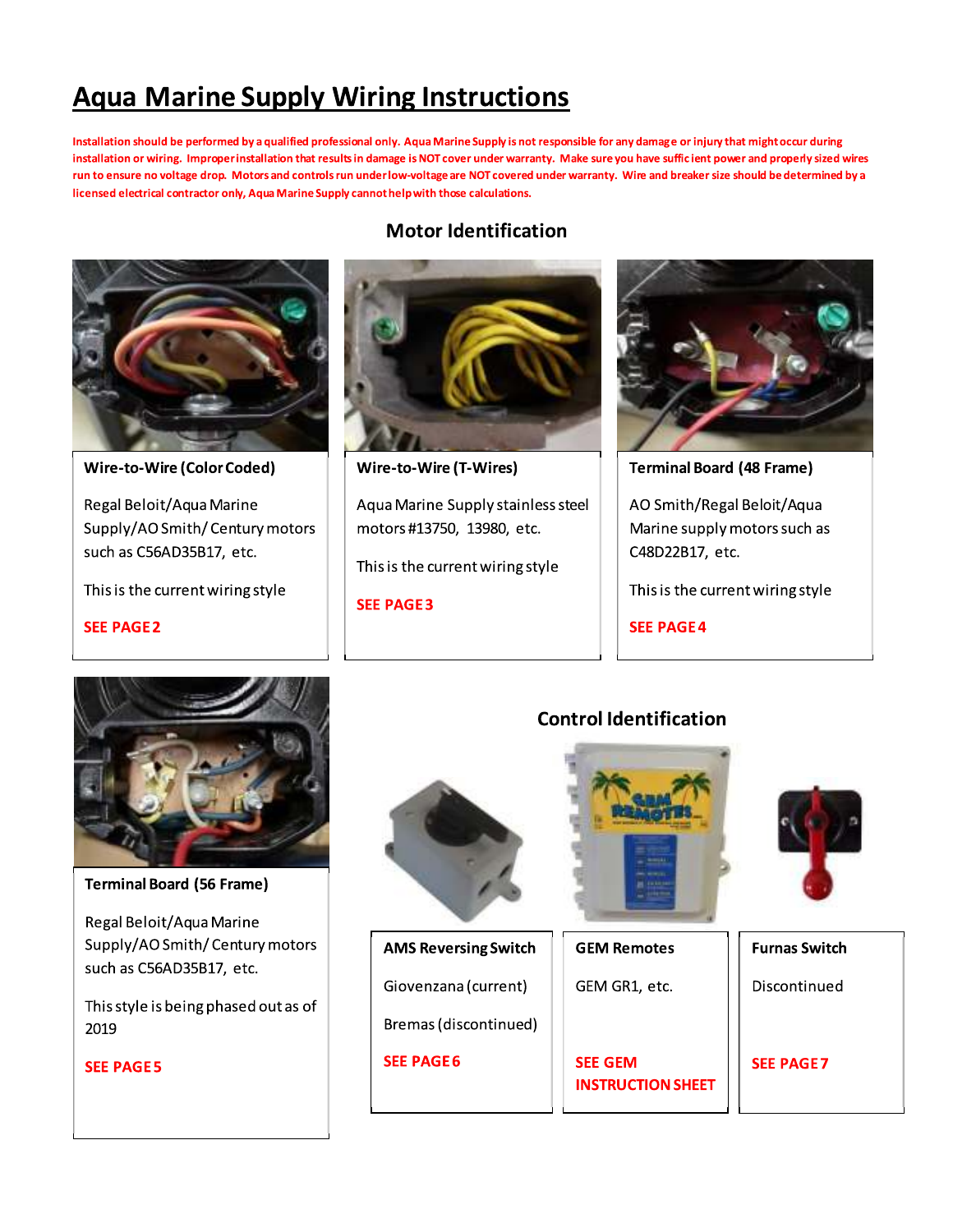

## **Wire-to-Wire (Color Coded)**

To reverse motor direction (switch position up makes lift go down and visa versa), interchange Motor Red and Motor Black wires.

For troubleshooting, refer to page 8



#### **AMS Reversing Switch**

Use the below diagrams if your control is an Aqua Marine Supply reversing switch. Please double check the switch wiring to ensure the wires are connected in the correct place using the switch wiring diagram on page 6. Our diagrams show a 5wire cable consisting of Black, White, Red, Orange, and Green which is what is used by AMS and is the standard throughout most of the industry.





#### **Special Note: GEM Remotes**

If you are using a GEM remote control instead of a switch, and have wired the remote according to GEM's instructions, make the following change to the above diagrams:

Interchange the White and Orange control wires. This means for 115V, you will now have Motor Black connected to Control White and Control Orange will be connected to Motor Yellow & Motor White. For 230V, you will now have Control White Capped Off and Control Orange connected to Motor Yellow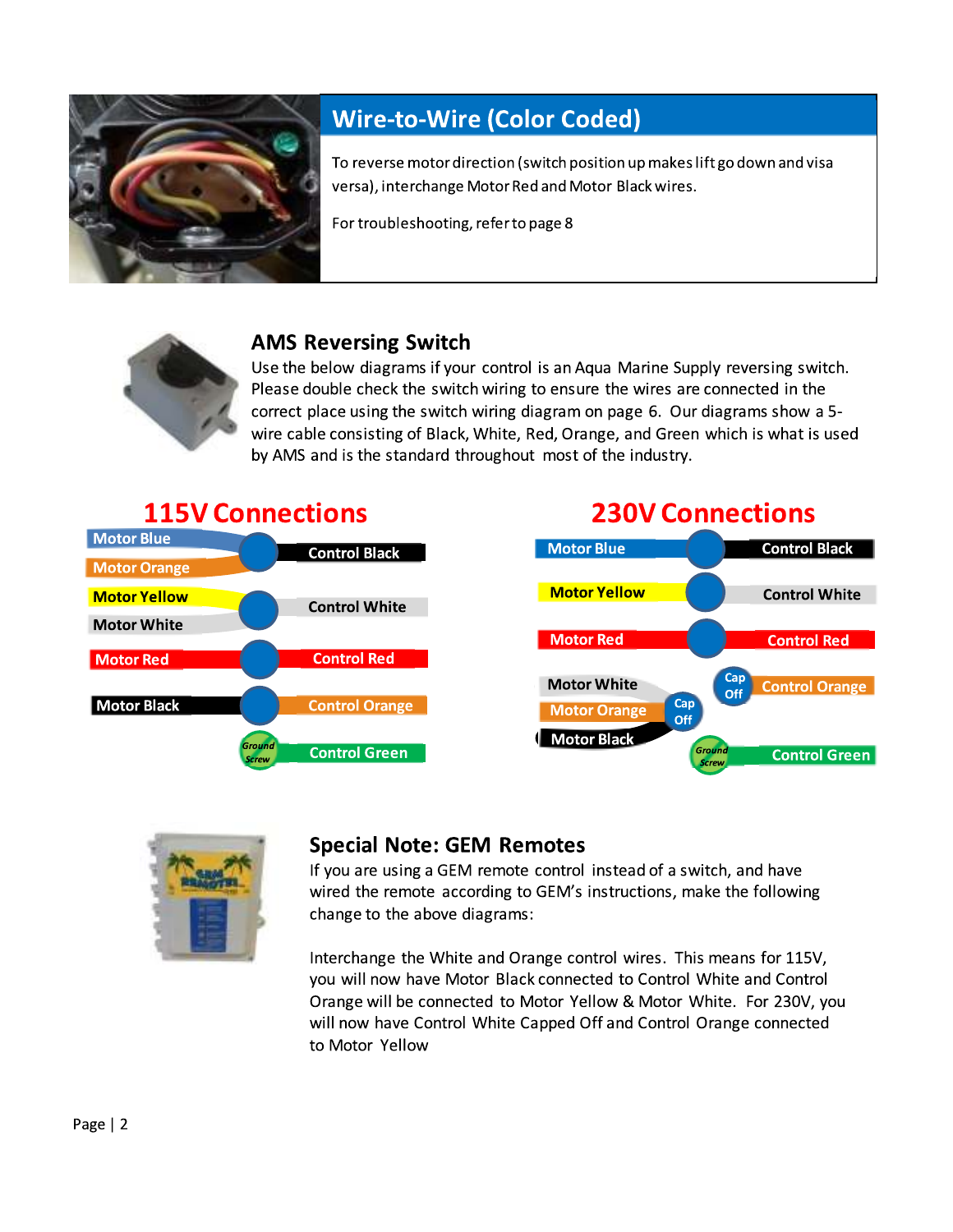

## **Wire-to-Wire (T-Wires)**

To reverse motor direction (switch position up makes lift go down and visa versa), interchange the T5 and T8 wires.

For troubleshooting, refer to page 8



### **AMS Reversing Switch**

Use the below diagrams if your control is an Aqua Marine Supply reversing switch. Please double check the switch wiring to ensure the wires are connected in the correct place using the switch wiring diagram on page 6. Our diagrams show a 5wire cable consisting of Black, White, Red, Orange, and Green which is what is used by AMS and is the standard throughout most of the industry.



## **230V Connections**





#### **Special Note: GEM Remotes**

If you are using a GEM remote control instead of a switch, and have wired the remote according to GEM's instructions, make the following change to the above diagrams:

Interchange the White and Orange control wires. So for 115V, you will now have T5 connected to Control White and Control Orange will be connected to T2 & T4. For 230V, you will now have Control White Capped Off and Control Orange connected to T4.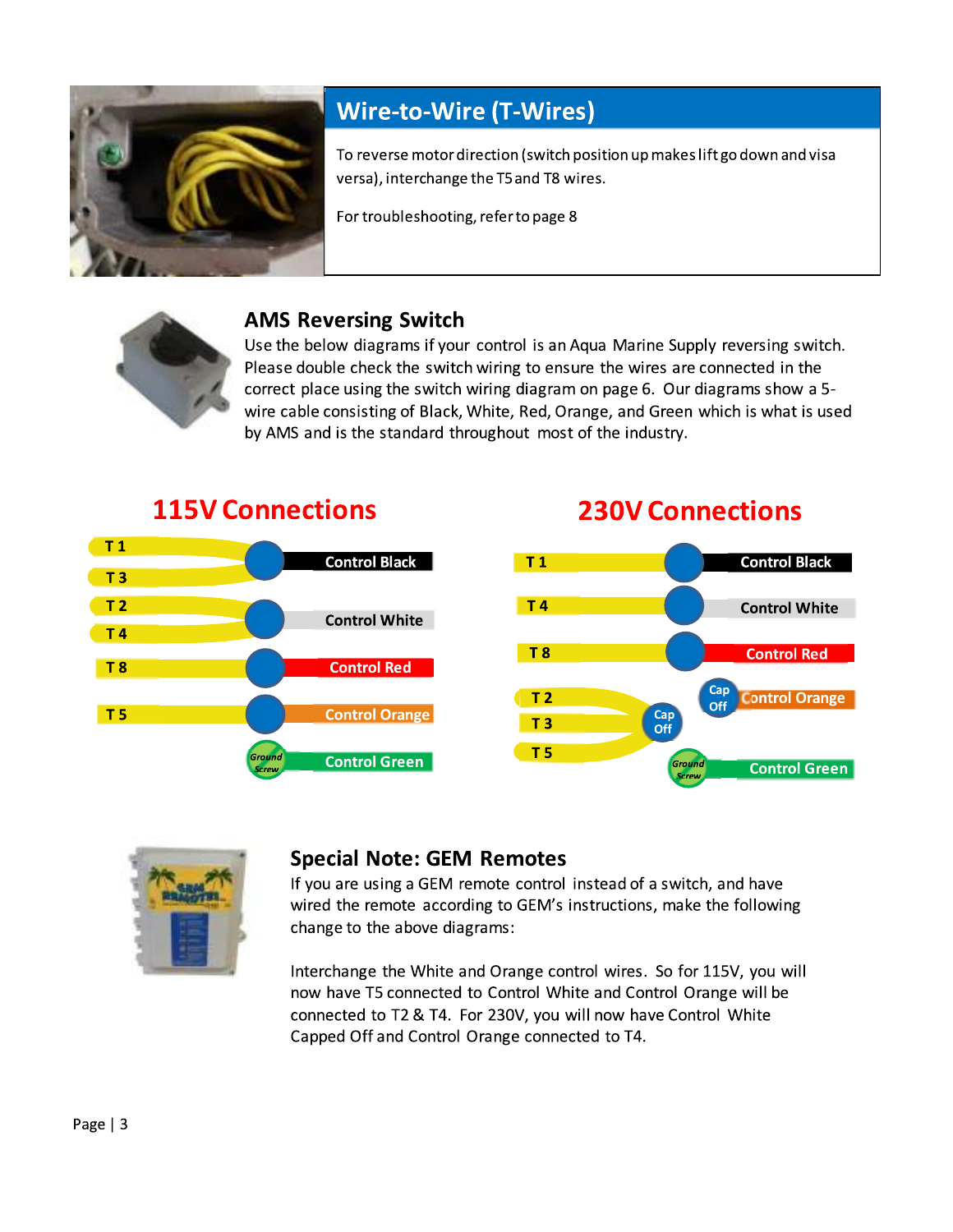

## **Terminal Board (48 Frame)**

This motor is strictly 115V and cannot be connected at 230V. To reverse motor direction (switch position up makes lift go down and visa versa), interchange the Red and Black motor wires.

For troubleshooting, refer to page 8



#### **AMS Reversing Switch**

Use the below diagrams if your control is an Aqua Marine Supply reversing switch. Please double check the switch wiring to ensure the wires are connected in the correct place using the switch wiring diagram on page 6. Our diagrams show a 5wire cable consisting of Black, White, Red, Orange, and Green which is what is used by AMS and is the standard throughout most of the industry.

## **115V Connections**





#### **Special Note: GEM Remotes**

If you are using a GEM remote control instead of a switch, and have wired the remote according to GEM's instructions, make the following change to the above diagrams:

Interchange the White and Orange control wires. This will now make Control Orange connected to L2 and Control White will be connected to Motor Black.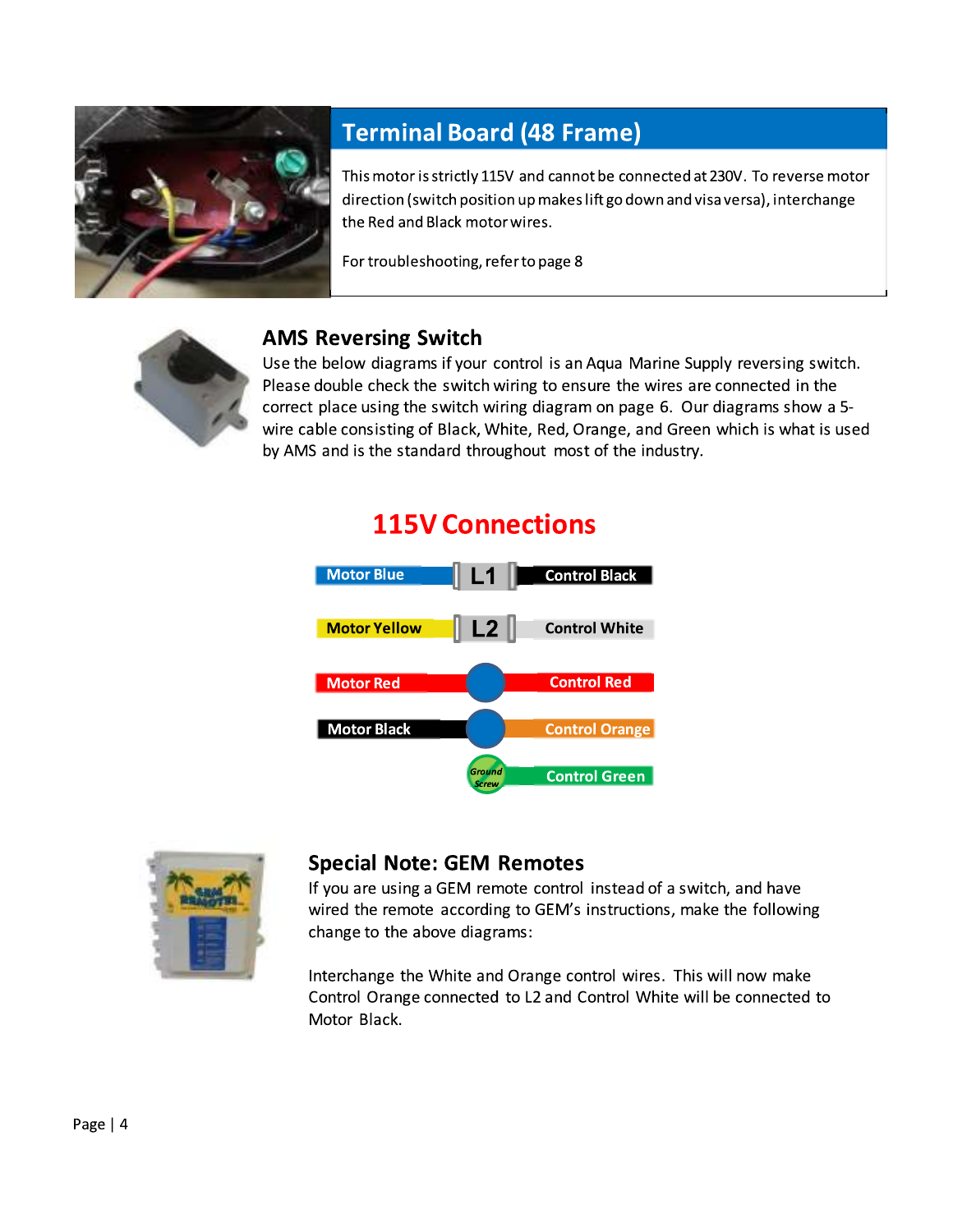

## **Terminal Board (56 Frame)**

To reverse motor direction (switch position up makes lift go down and visa versa), interchange the Red and Black motor wires.

For troubleshooting, refer to page 8



#### **AMS Reversing Switch**

Use the below diagrams if your control is an Aqua Marine Supply reversing switch. Please double check the switch wiring to ensure the wires are connected in the correct place using the switch wiring diagram on page 6. Our diagrams show a 5wire cable consisting of Black, White, Red, Orange, and Green which is what is used by AMS and is the standard throughout most of the industry.





#### **Special Note: GEM Remotes**

If you are using a GEM remote control instead of a switch, and have wired the remote according to GEM's instructions, make the following change to the above diagrams:

Interchange the White and Orange control wires. So for 115V, you will now have Control Orange connected to L2 and Control White will be connected to Motor Black. For 230V, you will now have Control White Capped Off and Control Orange connected to L2.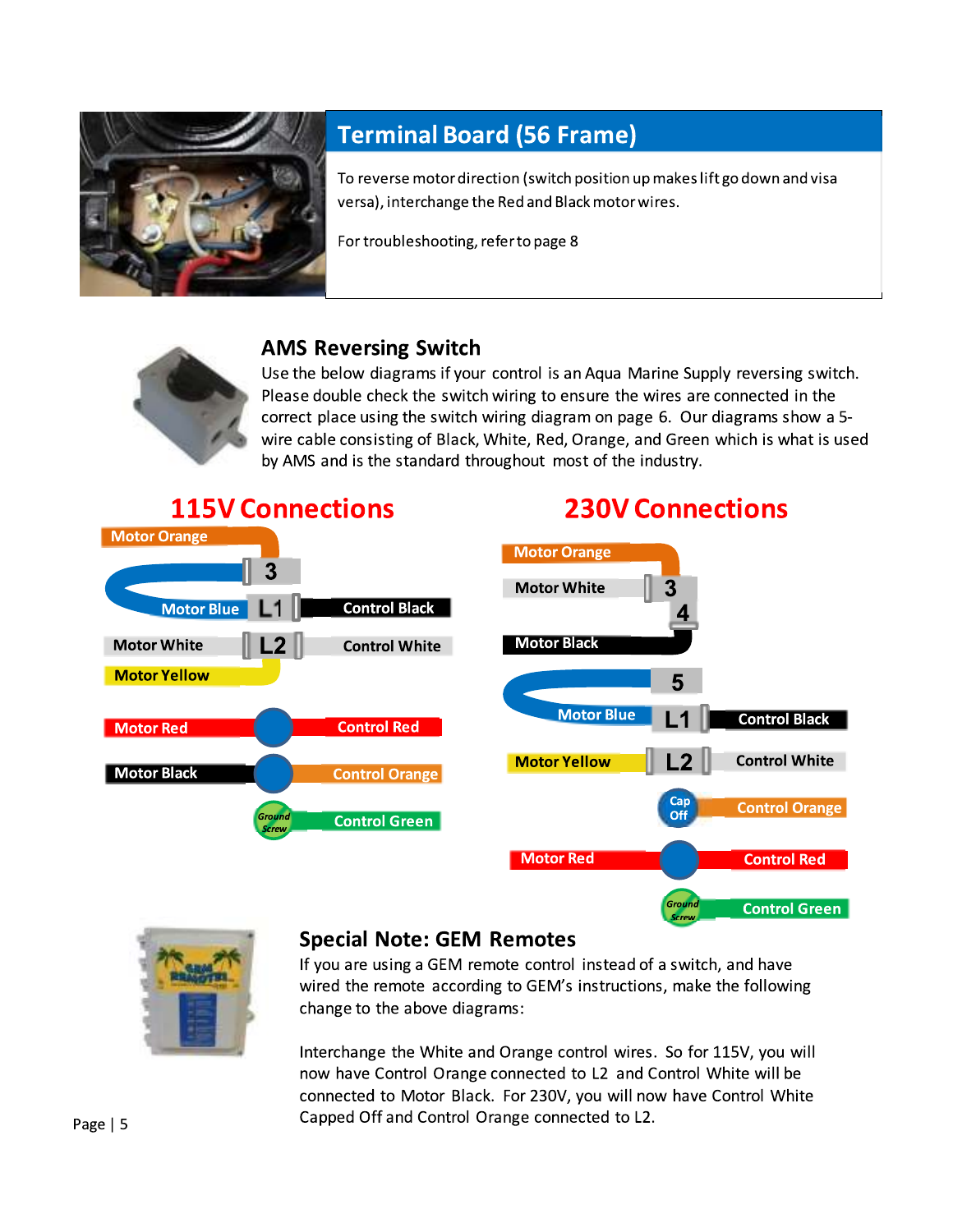

## **AMS Reversing Switch**

This diagram will work for older Bremas switches as well as current Giovenzana switches. Wiring is the same for 115V or 230V although 230V wiring does not require the connection on T9 as that wire is capped off in the motor. Do not move or remove jumpers from switch.

For troubleshooting, refer to page 8

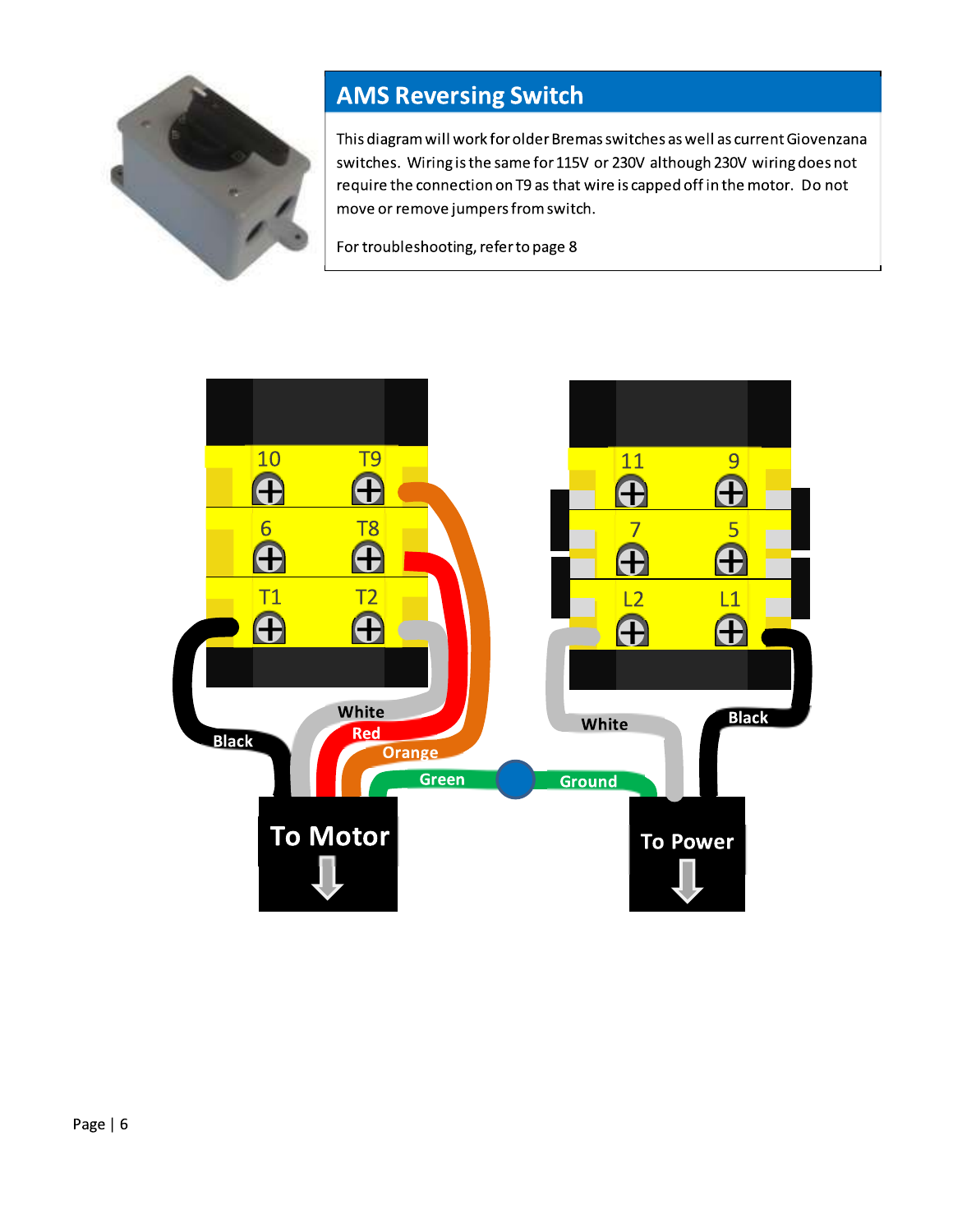

## **Furnas Switch (Discontinued)**

This diagram will work for older Furnas/Hubbell switches. Wiring is the same for 115V or 230V although 230V wiring does not require the connection on #2 as that wire is capped off in the motor.

For troubleshooting, refer to page 8